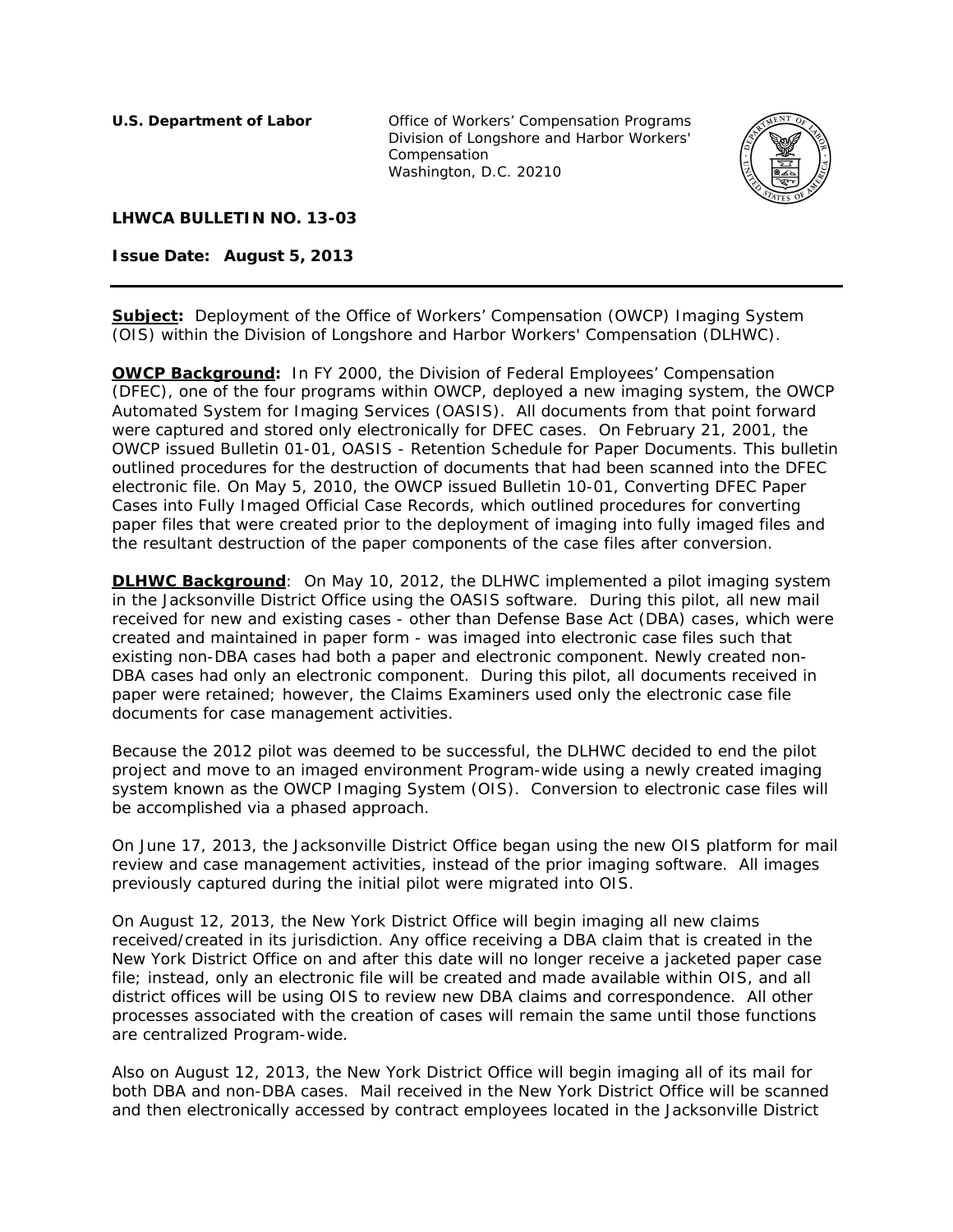Office. Those contract employees will then route every piece of mail into the correct imaged file within OIS (as described below), regardless of the owning district office. The Jacksonville District Office will also continue to image all mail received for Jacksonville non-DBA cases.

Upon successful completion of this phase of implementation, the DLHWC will move to Program-wide electronic files, as well as a Central Mail site and Central Case Create site. An additional Bulletin and Industry Notice will be issued at that time.

**Purpose:** To outline the process for imaging case documents within the OIS.

**Applicability:** All DLHWC Contract and Federal Staff

## **Contractor Actions:**

**1. Document Receipt.** Any document received in either the New York or Jacksonville District Office is prepared for scanning by designated contract staff. The date the document is received by the district office (the Received Date) is preserved. If there are documents that are not scanned on the date they are received, they are bundled in a place designated for that day's mail. Separating mail by Received Date avoids the mixing of mail received on different dates and ensures the integrity of all dates entered into OIS.

**2. Envelopes.** Upon opening mail, all envelopes will be discarded except in the cases of "returned mail" or during the receipt of an LS-202 or LS-208.

a. When mail is returned by the U.S. Postal Service, the envelope should be retained and scanned into the file along with the returned mail.

b. When the office receives an LS-202 or LS-208, the contactor/mail clerk will compare the date of postmark on the envelope to the date of the form. If the dates are different, the contactor/mail clerk will notate the date of postmark (PM) on the form as follows: "PM [month, day, year]" followed by the clerk's initials. The contractor/mail clerk's notation must be made on a blank place on the form so as not to obscure any information on the original document. The envelope may then be discarded.

**3. Document Preparation.** Preparing a document for scanning includes removing staples, removing paper clips, taping down small slips of paper, etc. Documents and forms are then sorted into batches based on Received Date and type of document, e.g. new claim forms for a case create queue, mail with case numbers identified and mail without a case number. Slip sheets, called Batch Header Sheets, will be inserted between documents within each batch.

Items received that cannot be accurately scanned into OIS, such as videos and photographs, will be tagged as "physical evidence" and retained in a physical evidence folder. Contract staff will prepare a placeholder document to scan into the OIS file that indicates that an item of physical evidence has been received.

**4. Scanning.** Contract staff scans batches of documents and then reviews the quality of the image in comparison to the paper document. Documents are scanned using a 200 Pixels Per Inch (PPI) setting.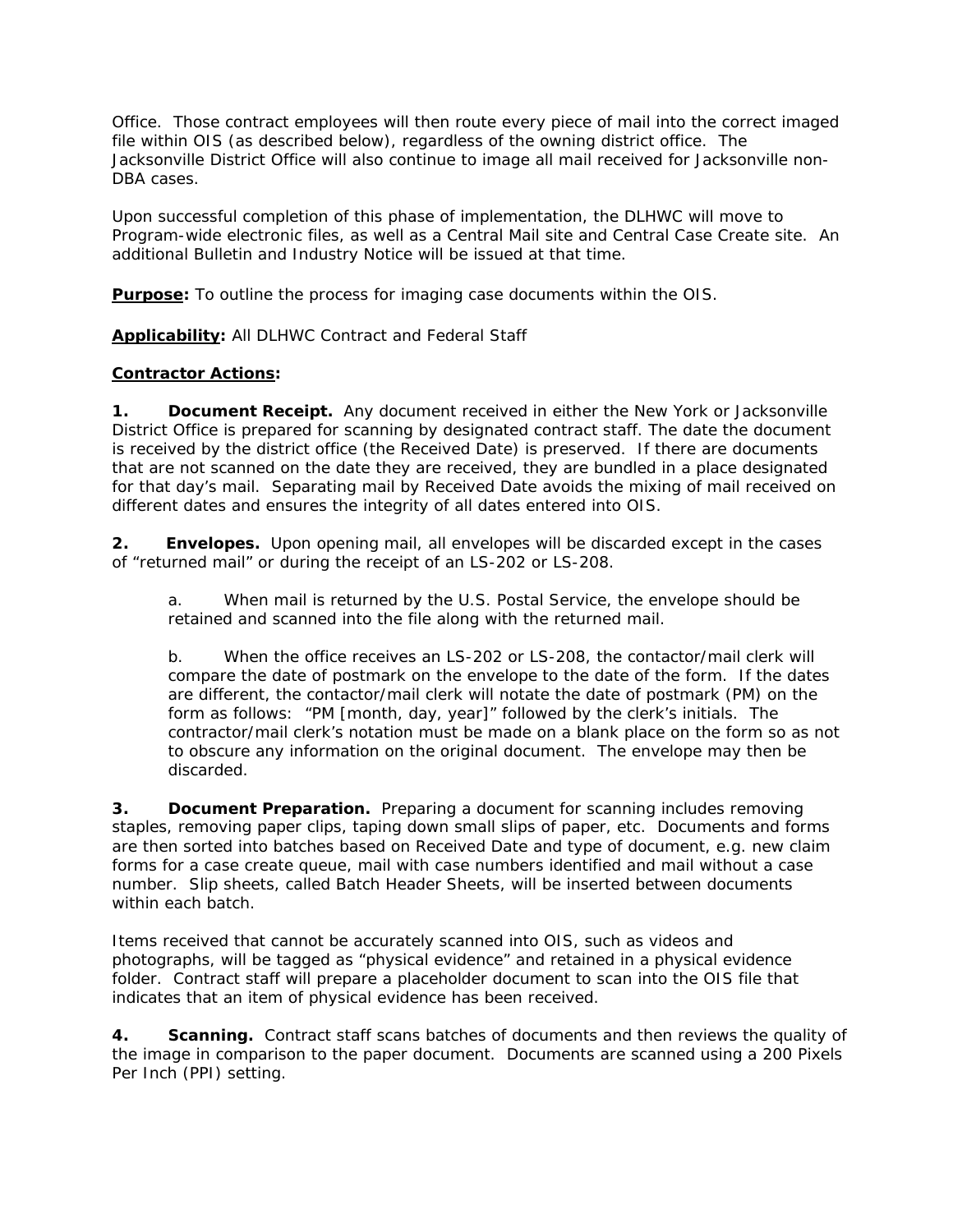a. Contract staff will compare each scanned image to the paper original and confirm that the image is a clear, legible, and accurate reproduction of the original paper document. In each case where the original document has been annotated with a date and initials, the date and initials must be clearly viewable. Any images that do not satisfy these criteria will be re-scanned.

 b. If the image quality is still poor after re-scanning, but the image is an accurate reproduction of the original document, e.g. because the original document is itself unclear or illegible, a "description" is attached to the document within OIS indicating that the scan "accurately depicts original." If the image quality is still poor and the scan is not an accurate reproduction of the original document, a "description" is attached to the document within OIS indicating that it was the "best scan possible" and the original document is retained in a physical evidence folder.

c. After scanning and quality review, the documents are queued for indexing.

**5. Indexing**. Indexing a document includes assignment of unique document identifiers for each imaged document. The Contractor keys in the following data elements for each document:

a. Case Number

 b. Document Category (a broad classification of the document, such as Priority Correspondence)

 c. Document Subject (a more defined classification of the document, such as Congressional, but this element is only added for certain prescribed document types)

 d. Author Date (the date on the document, e.g. the date the form was signed or the date of the medical report)

e. Received Date (the date that the document was received by the district office)

**6. Verification**. When entering the indexing data for the document, the contractor verifies that the document belongs to the case/claimant. If the document does not match, it is rejected for review and determination of the correct case number.

**7. Release**. After a document has been indexed and it has been verified that it belongs to the case to which it has been associated, it is released into that case within OIS. When the Responsible Claims Examiner (RCE) for that case logs into OIS, the unreviewed mail will appear in the RCE's "Unreviewed Assigned" tab, located on the OIS Home Page. Mail is routed to the RCE in OIS based on OIS user ID and the RCE designation in the Longshore Case Management System (LCMS). There are three date columns visible in the OIS interface with the headings "Received Date," "Capture Date" and "Submission Date." Received Date represents the date the document was received by DLHWC. Capture Date represents the date that the contractor scanned the document and converted it from a paper document to a digital document. Submission date represents the date the contractor partially indexed the document and released it into OIS for the RCE to view.

**8. Storage**. Original paper documents that have been scanned are stored by date for a period of 60 days and then disposed of as directed by the DLHWC. Records and transcripts of formal hearings received from the Office of Administrative Law Judges will be retained after scanning and forwarded to the District Office having jurisdiction over the case.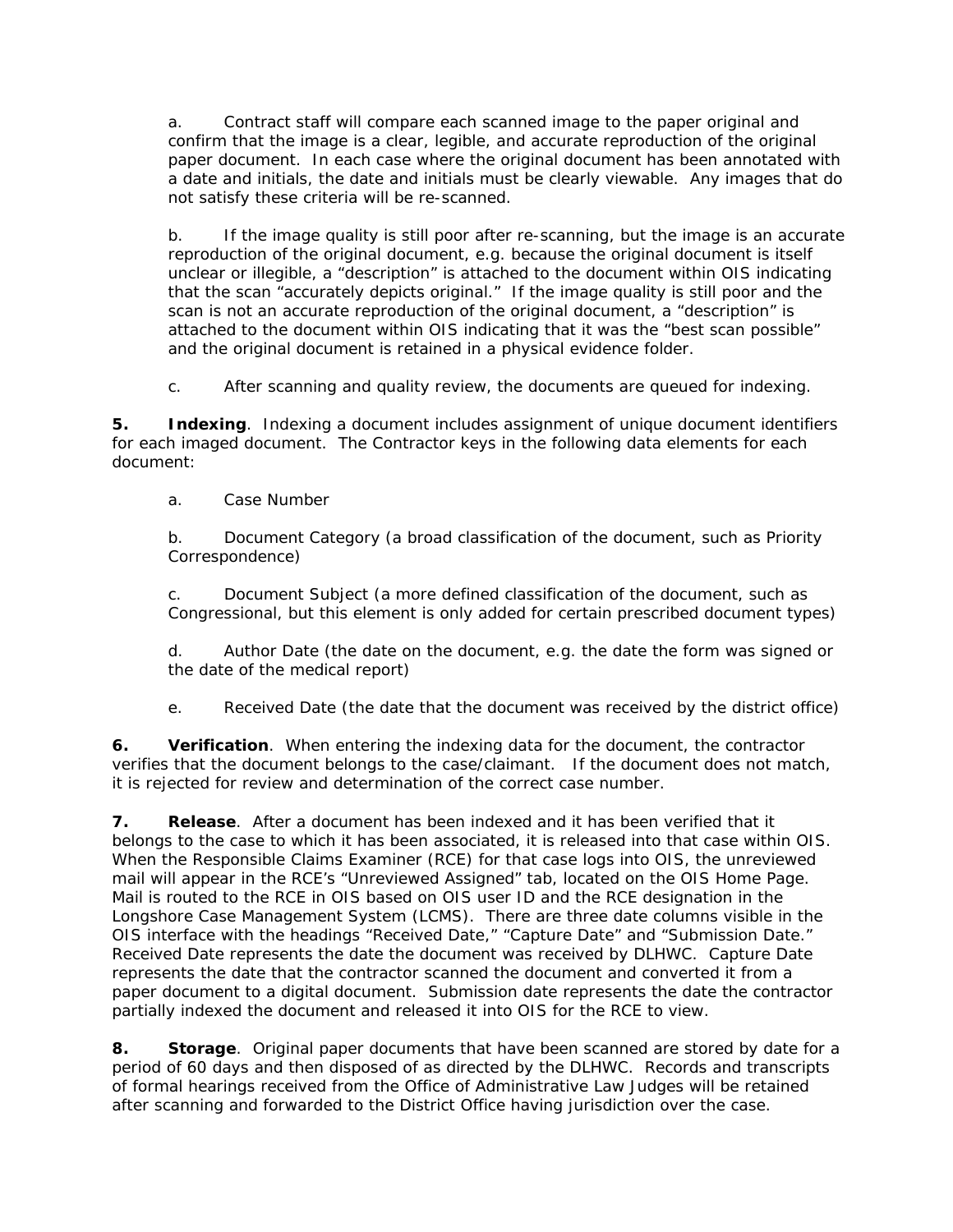**9.** Accuracy and Review. The Contractor routinely reviews image quality and indexing accuracy to maintain an acceptable level of quality. The Contractor then compiles a monthly report, due by the fifth business day of every month, and submits it to the Federal Contracting Officer Representative.

## **DLHWC Claims Staff Actions**:

**1. Indexing/Quality Assurance**. The claims staff, while reviewing newly created cases and new mail in OIS will take the following actions:

- a. Verify document legibility and page sequence.
- b. Verify that the document belongs in the case to which it has been indexed.

c. Verify that other indexing data, such as Category and Author Date, have been correctly entered.

d. Add the Subject index from the drop down menu and save the newly indexed document with a review status of "Review Complete."

e. Report to the District Director if a document is not legible as a result of the scanning process. The District Director will in turn report the problem to the DLHWC Director or his/her designee, to include the case number, the Received Date for the document in question, the Author Date for the document in question, and a description of the document and problem(s) identified.

f. Report to the District Director any keying errors found so they also can be reported to the Contractor by the DLHWC Director or his/her designee. If possible, the data element should then be corrected by the Claims Examiner.

**2. Bronzing.** For all documents created in the District Office that are to be associated with a case file, claims staff will create an electronic document, upload or "bronze" the electronic document into OIS, and index it. In addition to outgoing correspondence, all RCE notes and documentation of telephone calls will be bronzed and indexed in the OIS file. For any outgoing document that requires the District Director's signature, once the document has been printed and signed, claims staff will scan and upload the signed document into OIS.

If any District Office other than New York and Jacksonville receives mail on a new OIS DBA case, the District Director or his/her designee will annotate the received mail with the date of receipt and his/her initials, scan and bronze it into OIS, and forward the original document to Jacksonville for official scanning. Once the scanned and indexed document is routed electronically to the RCE as "unreviewed mail," the RCE may ask the DD to delete the first bronzed copy from OIS.

**3. Designated Managers and/or Project Managers**. Designated individuals in the National Office will take the following actions to ensure quality of the imaging/indexing process:

a. Conduct monthly inspection of operations logs (see 1(e) and 1(f) above) and review image quality in response to customer feedback.